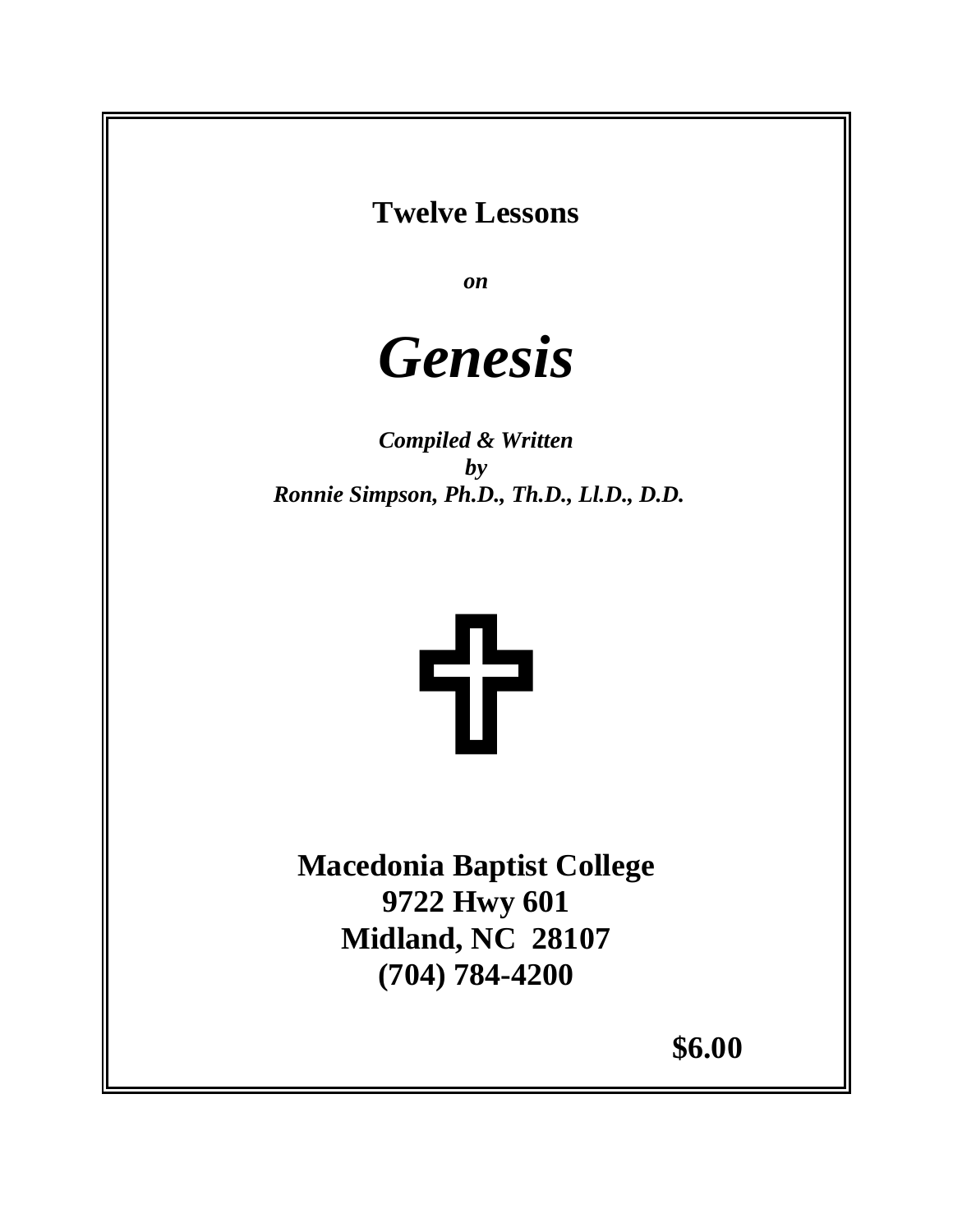# **CONTENTS**

No part of this book may be reproduced in any form without written permission from Macedonia Baptist College and Xaris, Inc.<br> $\chi$  and Xaris, Inc.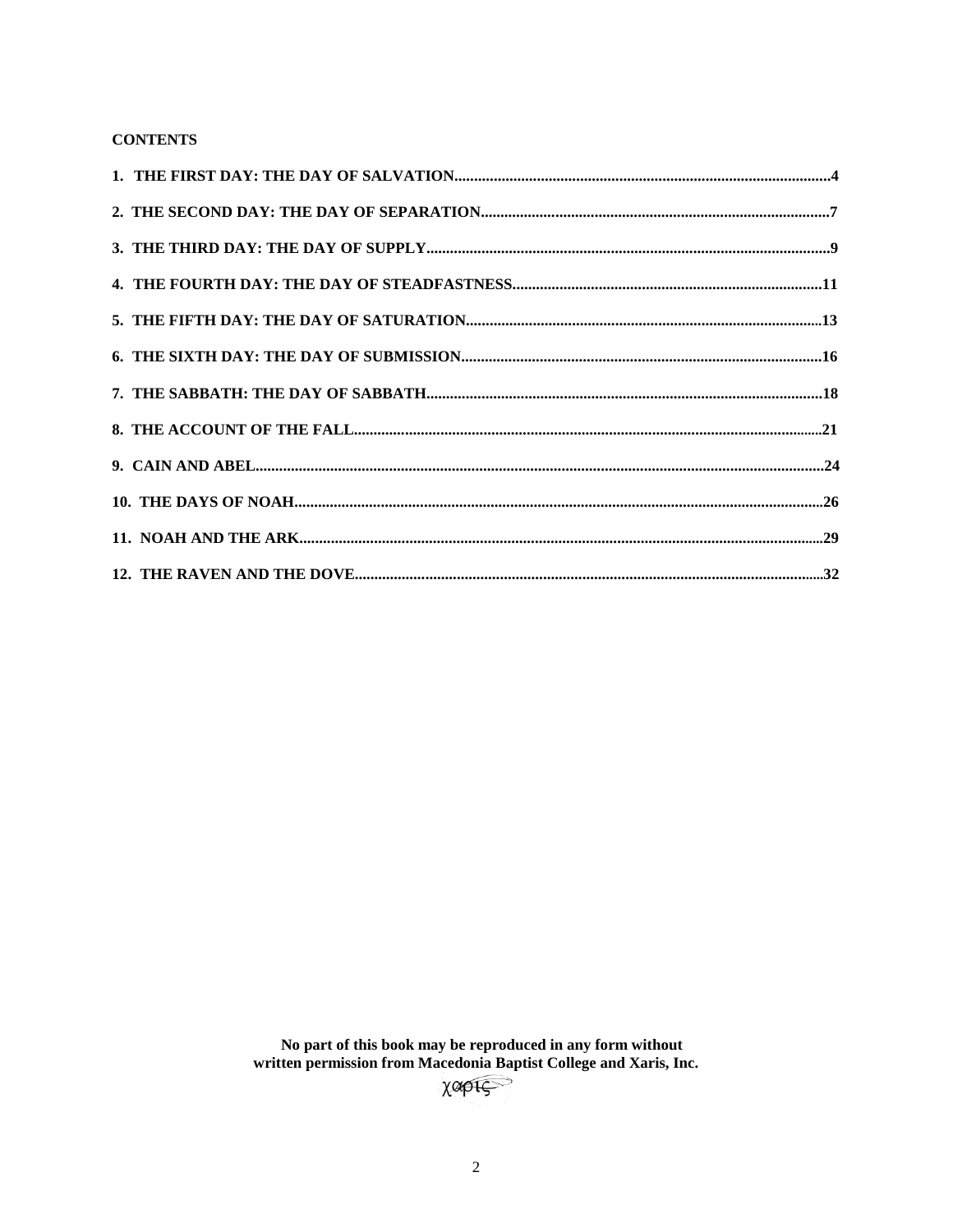#### **THE FIRST DAY – THE DAY OF SALVATION – LESSON 1**

#### **Genesis 1:1-2:3**

**Introduction:** The work of God in creation is a type of the work of God in salvation. The first creation is a type of the new creation (II Cor. 5:17; Gal. 6:15; Eph. 2:10; Eph. 4:24).

- 1. All of God's creative acts brought Him rest or satisfaction. There are five rests:
	- a. Creation Rest Gen. 2:3
	- b. Conversion Rest Matt. 11:28
	- c. Consecration Rest Matt. 11:29
	- d. Canaan Rest Heb. 4:1
	- e. Consummation Rest Rev. 14:13
- 2. All of God's works are progressive. In six days, there was a progressive work done to perfection.
	- a. In nature, there is a progressive growth, such as the grain of corn. It becomes a stalk, a blade, an ear, and finally ripe corn.
	- b. In humans, there is the baby, child, teenager, and adult.
	- c. So is the work of grace, God is working us to maturity.
	- d. In each day, it was the *"...evening and the morning",* God was working out of the night or darkness into the light. Created beings move toward light.
	- e. But it was not until the sixth day when God's image was seen. *"Let us make man in our image."* Yet from the first day, and each day after God said *"...it was good."* It is God-likeness and grace that sees good in the first stage. God sees the finished product when it is only begun. A devil can mark our faults, only grace can see the good to come.
- 3. All of God's works are sound in doctrine. In Genesis is hid all the Scripture, as the tree is in the seed; and in the days of creation is the seed of all Genesis.
	- a. The first three days, we see a separating. The light from darkness, the waters from the waters, and the land from the seas.
	- b. The second three days, we see a supplying. The lights are supplied to the heavens, the fish are supplied to the seas, and man is supplied for the land.
	- c. God never supplies until first there are separations.
- 4. All of God's works are set Note: "created" is mentioned only three times: in verses 1, 21, and 27.
	- a. Verse 1 Created the material world
	- b. Verse 21 Created the animal world
	- c. Verse 27 Created man with his spiritual nature which is far above the animal or material existence.
	- d. Note: Physical matter, animal life, and human life each involved in an independent act of creation.
	- 1) There can be no crossing the line between physical and animal or between animal and human.
	- 2) There can be no development out of one into the other.
- 5. All of God's works end in Sabbaths, days of rest.
- 6. Seven great men in succession in Genesis correspond to the seven successive days.
	- a. First Day of Creation is Salvation Adam must be redeemed by the shedding of blood.
	- b. Second Day of Creation is Separation Abel is separated from Cain.
	- c. Third Day of Creation is Supply Noah is supplied an ark from God.
	- d. Fourth Day of Creation is Steadfastness Abraham is steadfast like the sun through four crises.
	- e. Fifth Day of Creation is Saturation Isaac is saturated with the grace of God.
	- f. Sixth Day of Creation is Submission Jacob is the most carnal of the seven but finally submits.
	- g. Seventh Day of Creation is Sabbath Joseph is a picture of Christ reigning and resting in power.
- 7. Salvation is the first day of creation Gen. 1:1-5 The first day depicts a person getting born again.

#### **Lesson Goals:**

- 1. To see the similarities between the days of creation and the work of God in our salvation.
- 2. Understand how the first day of creation is a picture, a type of the new birth.

#### **Definition of Terms or Phrases:**

1. Creation – God's action in creating the natural universe out of nothing. The writer of the Epistle to the Hebrews in the New Testament declared, "*By faith we understand that the world was framed by the word of God, so that*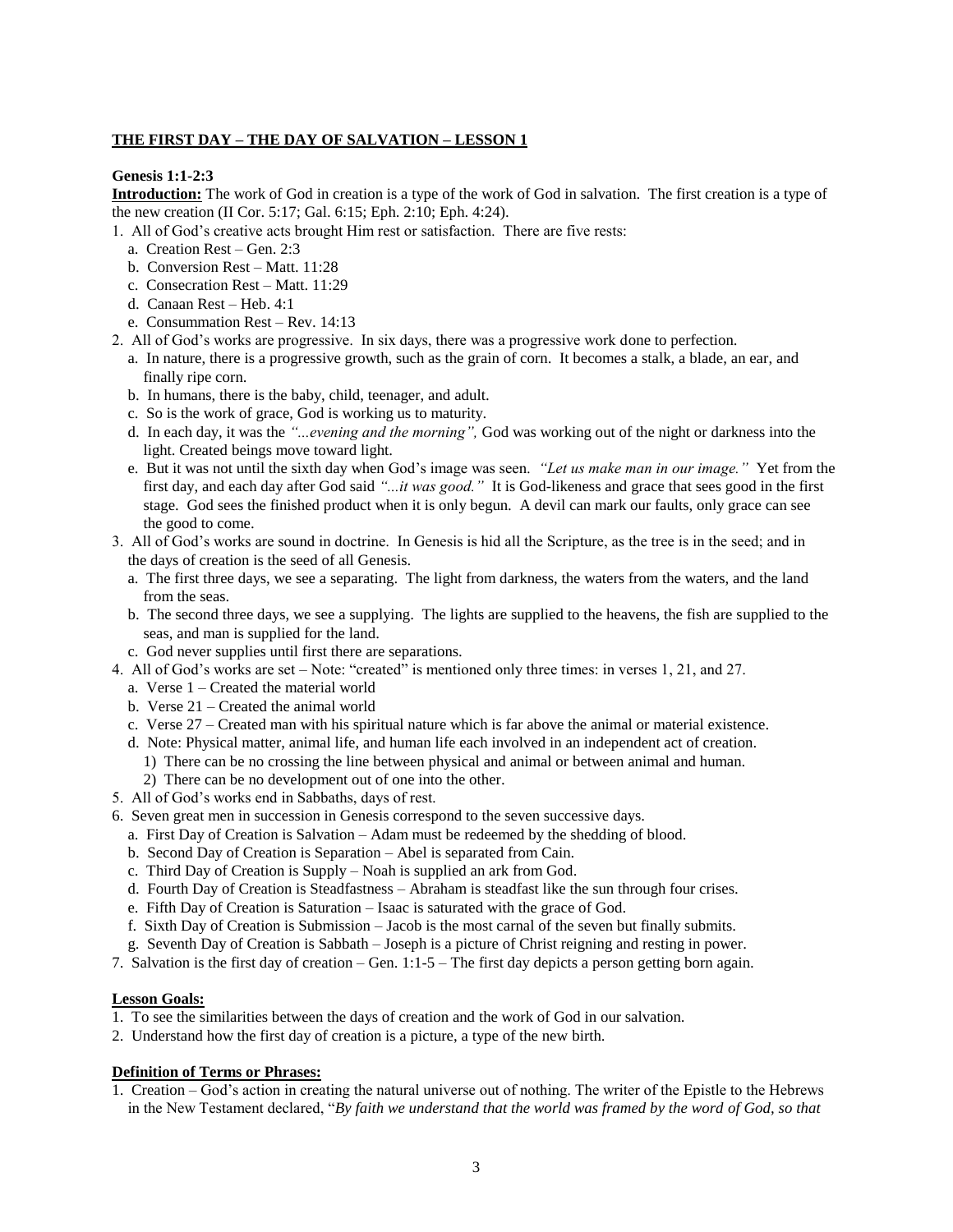*the things which are seen were not made of things which are visible*" (Heb. 11:3).

2. Fall – The disobedience and sin of Adam and Eve that caused them to lose the state of innocence in which they had been created. This event plunged them and all of mankind into a state of sin and corruption. The account of the Fall is found in Genesis 3.

# **I. BEGINNING OF TIME** – Gen. 1:1 – *"In the beginning God created the heaven and the earth."*

### **A. This is the Outline of Chapters 1-2:3**

- 1. God does not explain His existence.
- 2. God does explain His creation.
- **B. This is the outline of conversion** All salvation is initiated by God.
	- 1. 1 John 4:10 "*Herein is love, not that we loved God, but that he loved us, and sent his Son to be the propitiation for our sins*."
	- 2. Rom 5:7,8 "*For scarcely for a righteous man will one die: yet peradventure for a good man some would even dare to die. But God commendeth his love toward us, in that, while we were yet sinners, Christ died for us*."

# **II. BASIS OF TRUTH**

- **A. A Triune Picture** the Earth's nature and condition "And the earth was" (not became)
	- 1. A Complete Devastation *"without form." –* Confusion, empty place, without form, nothing, (thing of) nought, vain, vanity, waste, wilderness. Man is "without form" in that he is hopelessly depraved and won't seek God.
	- 2. A Complete Desert *"void" –* Emptiness, void, waste. Man is "void" in that he has lost his will and is empty of desire to God.
	- 3. A Complete Darkness *"and darkness was upon the face of the deep" –* Man is in "darkness" in that his understanding is darkened. Note: The earth begins nothing, continues nothing, and perfects nothing like the lost sinner.

#### **B. A Triune Power**

- 1. The Power of the Spirit vs. 2 *"And the Spirit of God moved upon the face of the waters"*
	- a. A Fundamental Requirement The earth, like a lost sinner, can do nothing.
	- b. "Moved" To brood; by implication, to be relaxed, flutter, move, shake. "Moved" is "brooded" or "fluttered" like a hen sitting on an egg.
- 2. The Power of the Sovereign vs. 3 *"And God said" –* The Word of God is necessary for salvation.
	- a. I Cor. 2:4 *"And my speech and my preaching was not with enticing words of man's wisdom, but in demonstration of the Spirit and of power."* It takes the Spirit-filled Word.
	- b. God's purpose in creation was accomplished by the Word.
- 3. The Power of Salvation *"Let there be light: and there was light."*
	- a. The first thing that happens to a lost soul is that he receives light. How he responds to that light will determine if God will give him more light (John 1:9-12).
	- b. Light reveals the reason for hell and judgment John 3:19 *"And this is the condemnation, that light is come into the world, and men loved darkness rather than light, because their deeds were evil."* Men will die and go to hell because they reject light!
	- c. Light reveals rebellion in a man John 3:20 *"For everyone that doeth evil hateth the light, neither cometh to the light, lest his deeds should be reproved."*
	- d. Light reveals rejection in a man John 6:35 *"...I am the bread of life."* John 6:66 *"From that time many of his disciples went , and walked no more with him."*
	- e. Light is universal It gives its blessings alike to all to the rich and poor, to the ignorant and wise, to the reputable and disreputable.
	- f. Light is pure It can not be contaminated.
	- g. Light is both gentle and severe It can melt the snow or when focused upon any combustible material can soon destroy it by fire.
	- h. Light is necessary to life.
	- i. Light is divided into three rays.
	- j. Light Pure white light is invisible.
- **C. A Tripartite Partition**  vs. 4 *"...God divided the light from the darkness."* "Divided" To divide (in variation senses literally or figuratively, separate, distinguish, differ, select, etc.): To (make, put) difference, divide (asunder), (make) separate (self, -ation), sever (out).